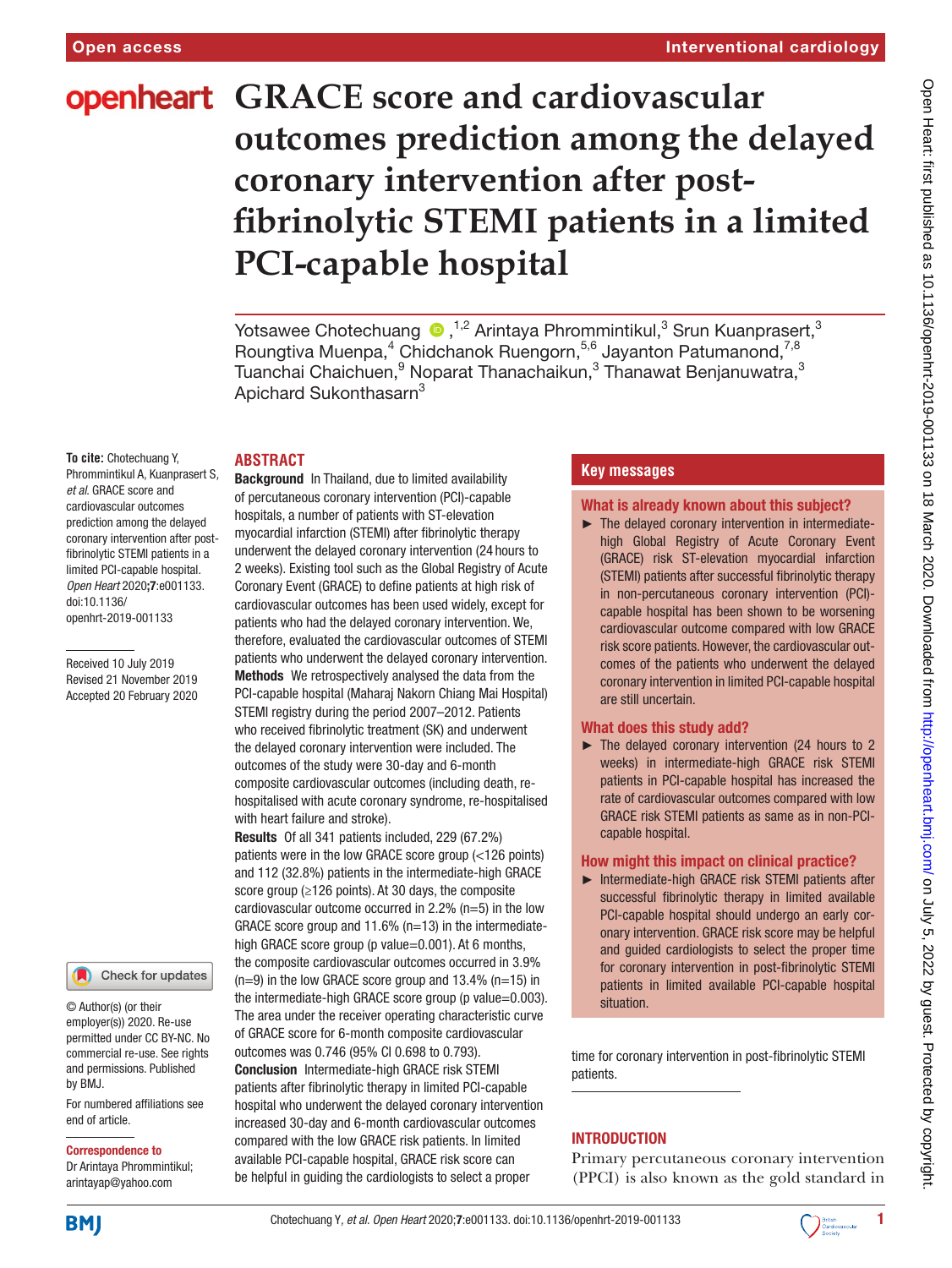

<span id="page-1-0"></span>Figure 1 Geographic distribution of PCI-capable hospital in the Northern Thailand according to the period of time.

reperfusion treatment of ST-elevation myocardial infarction (STEMI) patients. The limitation of the numbers and availability PCI-capable hospitals in the Northern Thailand, fibrinolytic therapy, streptokinase (SK), is still the first modality for reperfusion treatment in this situation. Several guidelines recommend to perform an early routine coronary angiogram (CAG) or early coronary intervention (3-24 hours) in this group of the patients. $1-5$ However, the availability of PCI-capable hospitals (24/7) and limited resources (human resources) in some developing countries, including Thailand, the early routine coronary intervention after fibrinolytic treatment was not always feasible.

In the Northern Thailand, only one PCI-capable centre (Maharaj Nakorn Chiang Mai Hospital) was available to support eight upper provinces during the period 2007– 2012 ([figure](#page-1-0) 1). Referral mean among this geographic mountainous area is time consumed to Maharaj Nakorn Chiang Mai hospital [\(figure](#page-1-0) 1). Moreover, having only few interventional cardiologists and 24/7 PCI-capable hospitals, primary PCI and early coronary intervention after fibrinolytic treatment were very difficult to perform. Rescue PCI or primary PCI is a treatment for patients who have unsuccessful fibrinolytic therapy or presented with cardiogenic shock. The combination strategy of lytic therapy followed by coronary intervention is appropriate for STEMI patients in this area. As a result, most of the STEMI patients in the Northern Thailand received fibrinolytic therapy and underwent delayed coronary intervention (more than 24hours after fibrinolytic therapy) and some of them received elective PCI or long delayed intervention or elective PCI (more than 2 weeks).

The data of Thailand Registry in Acute Coronary Syndrome (TRACS) demonstrated a low rate of cardiac intervention during index admission and referral centres for an early coronary intervention were also limited.<sup>[6](#page-5-1)</sup> Existing tool such as the Global Registry of Acute Coronary Event (GRACE) to define patients at high risk of cardiovascular outcomes has been used widely, except for patients who had the delayed coronary intervention. Previous study demonstrated the worsening cardiovascular outcomes in the intermediate-high GRACE risk patients who underwent the delayed coronary

intervention in non-PCI-capable centre.<sup>7</sup> However, some of the STEMI patients in PCI-capable centre also underwent a delayed coronary intervention after fibrinolytic therapy but no data demonstrate the cardiovascular outcomes in this group of patients.

The objectives of the study were to evaluate the cardiovascular outcomes in the STEMI patients who underwent a delayed coronary intervention after fibrinolytic treatment and the usefulness of GRACE score to predict the cardiovascular outcomes in limited PCI-capable hospital situation.

## **METHODS**

#### Study design and population

It was a retrospective cohort study. The data from Maharaj Nakorn Chiang Mai Hospital (PCI-capable hospital) STEMI registry during the period 2007–2012 were analysed. The post-fibrinolytic therapy STEMI patients who underwent a delayed coronary intervention (24hours to 2 weeks) were included in our study.

The exclusion criteria included the patients who failed fibrinolytic therapy (decreased in elevation of ST-segment <50% at 90min), performed an early coronary intervention (<24hours), underwent very long delayed coronary intervention (>2 weeks), the patients who refused for further interventions after fibrinolytic therapy, underwent PPCI or rescue PCI and previous history of coronaryartery bypass surgery. The study flow diagram is shown in [figure](#page-2-0) 2.

The data were collected including the baseline demographics data, medical history, presentation symptoms, baseline GRACE score, time to coronary intervention, angiographic data, procedural performed and clinical cardiovascular outcomes. In patients who did not visit the hospital, the telephone calls by a research team were made to evaluate the clinical outcomes.

## **Definitions**

The STEMI was defined as the presence of at least 0.1mV ST-segment elevation or new or presumably new left bundle branch block with elevation of cardiac enzymes. Successful fibrinolytic treatment was defined as the ST-segment decrease in elevation more than 50% at 90min after fibrinolytic treatment. Delayed coronary intervention means CAG or PCI performed during 24hours to 2 weeks after successful fibrinolytic therapy. The GRACE score was composed of medical history, findings at initial presentation and findings during hospitalisation (0–258 points). The patients were stratified into low GRACE risk score group (GRACE <126) and intermediate-high risk score group (GRACE ≥126).<sup>7</sup> Culprit vessel PCI means PCI to culprit vessel lesion only. The multi-vessel PCI means PCI ≥1 non-culprit vessel lesions.

#### Outcomes measurement

The outcomes of the study were 30-day and 6-month composite cardiovascular outcome including death, re-hospitalisation with acute coronary syndrome (ACS),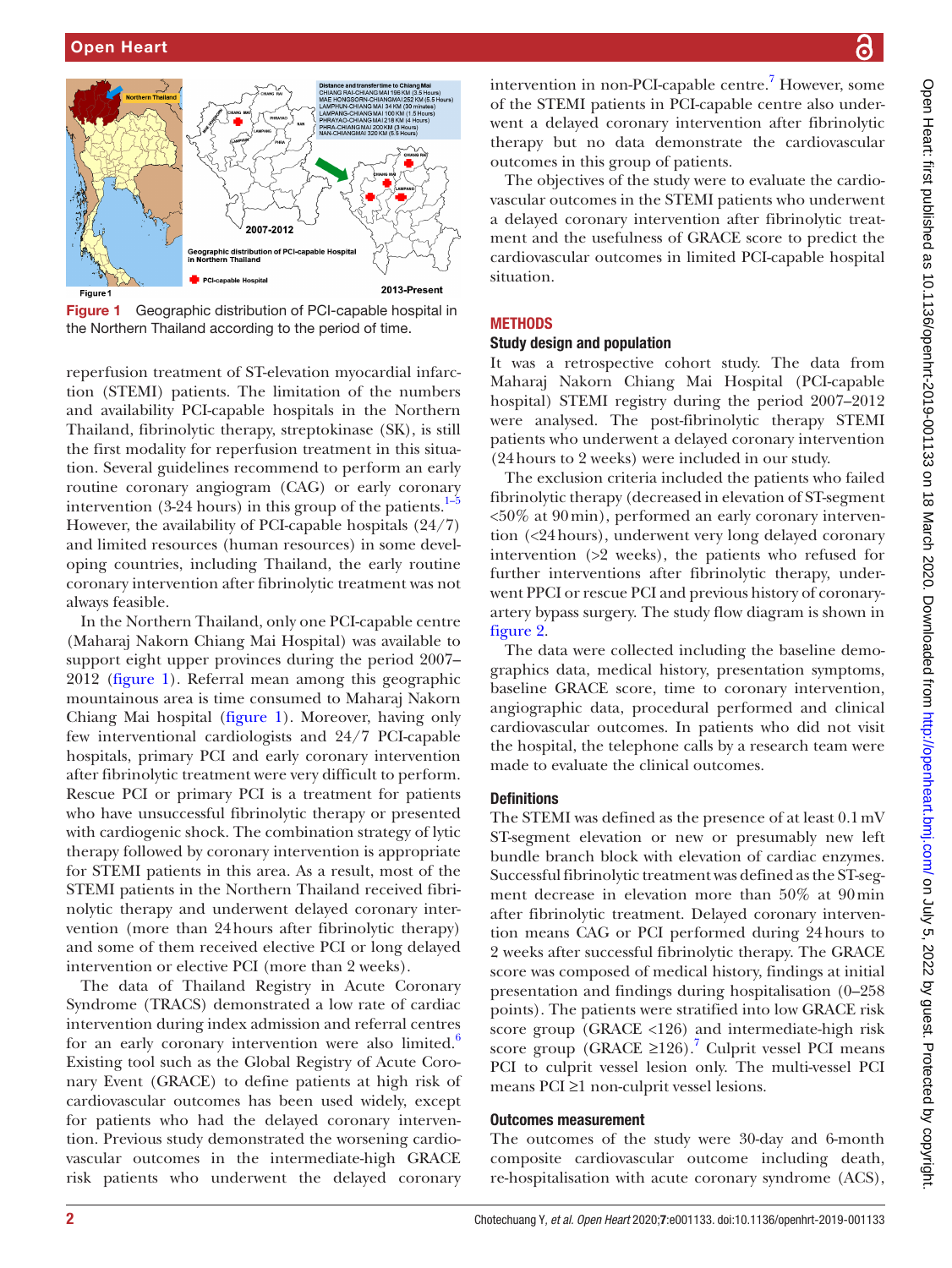



<span id="page-2-0"></span>Figure 2 Study flow diagram. CAG, coronary angiogram; PCI, percutaneous coronary intervention; PPCI, primary percutaneous coronary intervention; STEMI, ST-elevation myocardial infarction; NSTE-ACS, non ST-segment elevation acute coronary syndromes or acute coronary syndromes without ST-seament elevation.

re-hospitalisation with heart failure (HF) and stroke at 30-day and 6-month composite cardiovascular outcome.

## Statistical analysis

Baseline characteristics and angiographic data were presented as mean±SD or median and IQR. The categorical data were presented as numbers and percentages. Differences in continuous variables were analysed with the Student's t test or Wilcoxon's rank-sum test. The categorical variables were analysed with  $\chi^2$  test or Fisher's exact test. P value<0.05 was set for statistically significance. Composite clinical cardiovascular outcomes were presented as numbers and percentages. The composite outcome was analysed using time-to-event analysis and illustrated with Kaplan-Meier curve, HR and 95% CI.

The usefulness of GRACE score on predictive clinical outcomes was predicted using logistic regression analysis and the area under the receiver operating characteristics curve (AuROC) was also calculated. All statistical analyses were conducted using Stata V.13.1 (Stata Corporation).

The sample size was estimated based on our earlier study<sup>[7](#page-5-2)</sup> with the OR 3.2 of the 6-month composite cardiovascular outcome between intermediate-high GRACE group versus the low GRACE group in non-PCI-capable centre. To achieve a power of 90%, with a type-1 error probability of 5% (two-sided), allowable estimated error (margin error) of 5%, 340 patients were needed in this study.

### **RESULTS**

## Baseline demographics

Of 1832 STEMI patients, 1007 patients were candidates for fibrinolytic therapy. Nine hundred and five patients received fibrinolytic therapy and 780 patients had successful reperfusion therapy with SK, and 341 patients underwent the delayed coronary intervention, as shown in [figure](#page-2-0) 2. Two hundred and twenty-nine patients were in low GRACE risk score group and 112 patients were intermediate-high GRACE risk score group. All of the

### <span id="page-2-1"></span>Table 1 Baseline demographics according to GRACE risk score (n=341)

| <b>Clinical characteristics</b>                                                                        | <b>Low GRACE</b><br>score group<br>$(n=229)$ | Intermediate-<br>high GRACE<br>score group<br>$(n=112)$ | P value   |
|--------------------------------------------------------------------------------------------------------|----------------------------------------------|---------------------------------------------------------|-----------|
| Age (years), mean $\pm$ SD                                                                             | $57.4 \pm 9.1$                               | $68.3 \pm 8.7$                                          | < 0.001   |
| Gender, (%)                                                                                            |                                              |                                                         |           |
| <b>Male</b>                                                                                            | 135 (59.0)                                   | 65 (58.0)                                               | 0.907     |
| Time from symptoms onset<br>to fibrinolytic therapy, median<br>(hours) (IQR: 25th, 75th<br>percentile) | 2.8 (IQR: 2,4.0)                             | 2.9 (IQR: 2,4.6)                                        | 0.571     |
| Time from fibrinolysis to<br>coronary intervention, median<br>(days) (IQR: 25th, 75th<br>percentile)   | $5.5$ (IQR:2.9,9.1)                          | $6.2$ (IQR: $3.1,10.3$ )                                | 0.625     |
| LVEF $(% )$                                                                                            | $54.5 + 11.1$                                | $53.1 + 12.9$                                           | 0.306     |
| GRACE score, mean±SD                                                                                   | $100.1 \pm 17.7$                             | $142.2 \pm 14.3$                                        | < 0.001   |
| Medical conditions, n (%)                                                                              |                                              |                                                         |           |
| <b>Smoking</b>                                                                                         | 145 (63.8)                                   | 62 (55.4)                                               | 0.151     |
| Hypertension                                                                                           | 103 (45.0)                                   | 57 (50.9)                                               | 0.355     |
| <b>Diabetes</b>                                                                                        | 48 (20.9)                                    | 17(15.2)                                                | 0.241     |
| Dyslipidaemia                                                                                          | 104 (45.8)                                   | 32(28.6)                                                | 0.002     |
| <b>Smoking</b>                                                                                         | 145 (63.8)                                   | 62 (55.4)                                               | 0.155     |
| Chronic kidney disease                                                                                 | 11(4.8)                                      | 10(9.0)                                                 | 0.151     |
| <b>Prior PCI</b>                                                                                       | 2(0.9)                                       | 6(5.4)                                                  | 0.017     |
| Medications, n (%)                                                                                     |                                              |                                                         |           |
| <b>Aspirin</b>                                                                                         | 229 (100)                                    | 112 (100)                                               | <b>NA</b> |
| Clopidogrel                                                                                            | 220 (96.1)                                   | 107 (95.5)                                              | 0.779     |
| Low molecular weight<br>heparin                                                                        | 209 (91.7)                                   | 103 (92.0)                                              | 0.554     |
| <b>ACEI/ARB</b>                                                                                        | 167 (72.9)                                   | 88 (78.6)                                               | 0.260     |
| Beta-blocker                                                                                           | 144 (62.8)                                   | 72 (64.2)                                               | 0.801     |

Data presented as n (%) or mean±SDor median (IQR). ACEI/ARB, angiotensin-converting enzyme inhibitors/angiotensin receptor blockers; GRACE, Global Registry for Acute Coronary Events; LVEF, left ventricular ejection fraction; NA, not applicable; PCI, percutaneous coronary intervention.

patients were completely followed up at 6 months in both groups. The baseline clinical characteristics are shown in [table](#page-2-1) 1. The median time from fibrinolytic therapy to coronary intervention in low GRACE risk score group was 5.5 days (IQR, 2.9 to 9.1) and 6.2 days (IQR,3.1 to 10.3) in intermediate-high GRACE risk score group (p value=0.625).

## Angiographic and procedural details

Angiographic and procedural details are presented in [table](#page-3-0) 2. No different in infarct-related artery in both groups. Double vessel disease and triple vessel disease were presented in 48.5% and 66.1% in low GRACE risk score group and intermediate-high GRACE risk score group, respectively. Sixty-six percent (n=152) of the patients in low GRACE risk score group and 63.4% (n=71) of the patients in intermediate-high GRACE risk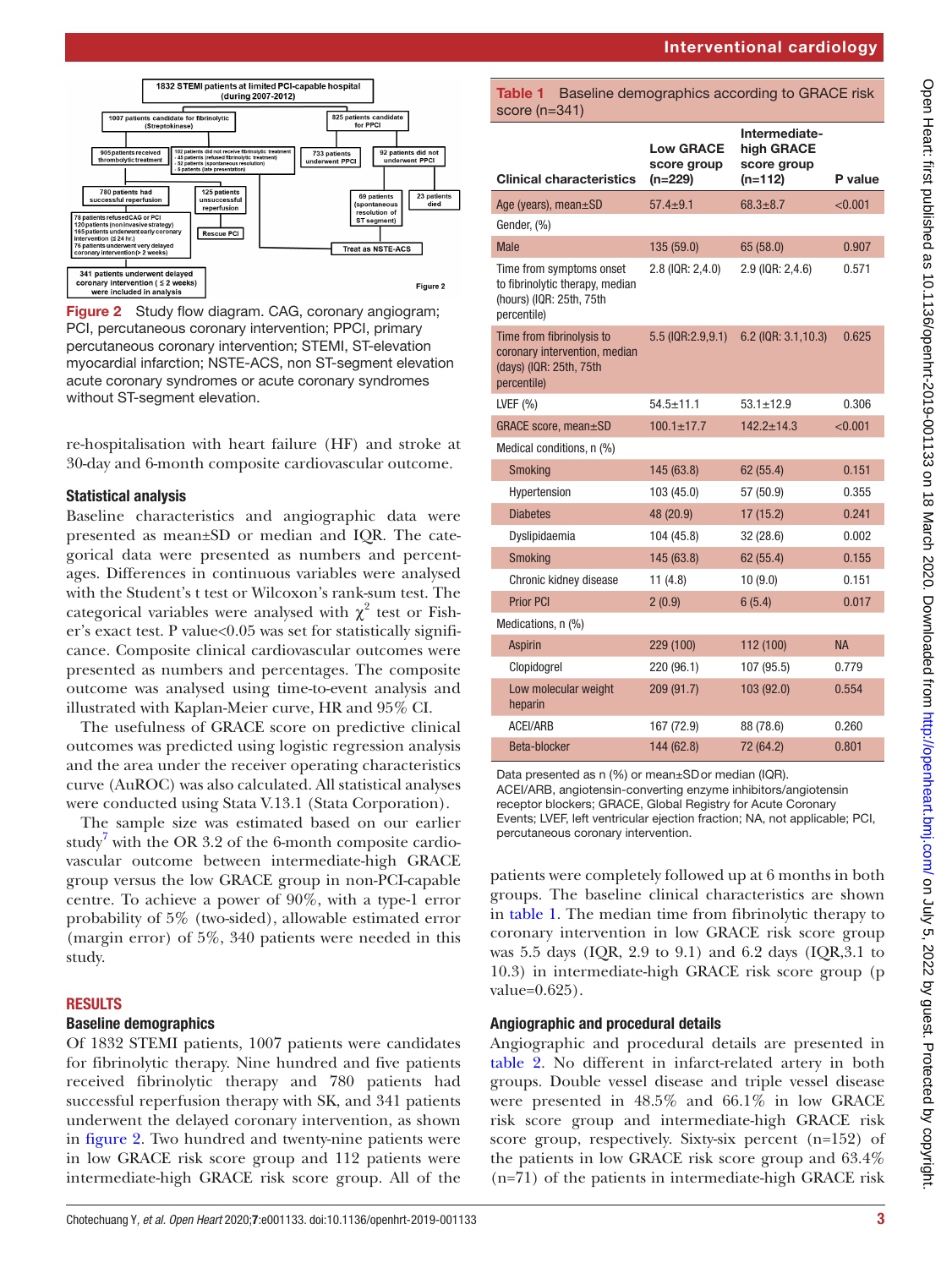#### <span id="page-3-0"></span>Table 2 Angiographic data and procedural performed (n=341)

| Angiographic data and         | <b>Low GRACE</b><br>score group | Intermediate-<br>high GRACE<br>score group |         |
|-------------------------------|---------------------------------|--------------------------------------------|---------|
| procedural details            | $(n=229)$                       | $(n=112)$                                  | P value |
| Infarct-related artery, n (%) |                                 |                                            | 0.414   |
| Non-anterior                  | 129 (56.3)                      | 69 (61.6)                                  |         |
| Anterior                      | 100(43.7)                       | 43 (38.4)                                  |         |
| Angiographic findings, n (%)  |                                 |                                            |         |
| Normal or mild disease        | 13(5.7)                         | 4(3.5)                                     | 0.597   |
| Single vessel disease         | 105 (45.8)                      | 34 (30.4)                                  | 0.007   |
| Double vessel disease         | 59 (25.8)                       | 33(29.5)                                   | 0.516   |
| Triple vessel disease         | 52 (22.7)                       | 41 (36.6)                                  | 0.009   |
| Procedural performed          |                                 |                                            |         |
| CAG without PCI, n (%)        | 77 (33.6)                       | 41 (36.6)                                  | 0.628   |
| <b>Medical treatment</b>      | 61 (79.2)                       | 24(58.5)                                   | 0.03    |
| CABG                          | 16 (20.8)                       | 17(41.5)                                   | 0.03    |
| PCI, n (%)                    | 152 (66.4)                      | 71 (63.4)                                  | 0.628   |
| Culprit vessel PCI            | 137 (90.1)                      | 65 (91.5)                                  | 0.811   |
| <b>Multi-vessel PCI</b>       | 15(9.9)                         | 6(8.5)                                     | 0.811   |
| Procedural details, n (%)     |                                 |                                            |         |
| <b>POBA</b>                   | 8(5.2)                          | 10(14.0)                                   | 0.033   |
| Thrombus aspiration           | 0(0)                            | 3(4.2)                                     | 0.031   |
| Bare metal stent              | 45 (29.6)                       | 12(17.1)                                   | 0.068   |
| Drug eluting stent            | 101 (66.9)                      | 52 (74.3)                                  | 0.347   |

Data presented as n (%).

CABG, coronary artery bypass graft; CAG, coronary angiography; GRACE, Global Registry for Acute Coronary Events; PCI, percutaneous coronary intervention; POBA, plain old balloon angioplasty.

score group underwent PCI (p value=0.628), while 33.6% of the patients in the low GRACE risk score group (n=71) and 36.6% (n=41) of the patients in the intermediatehigh GRACE risk score group performed only CAG (p value=0.628). Culprit vessel PCI was performed in 90.1% (n=137) of the patients in the low GRACE score group and 91.5% (n=65) of the patients in the intermediatehigh GRACE risk score group (p -value=0.811). Among the patients who underwent PCI, 66.9% (n=101) of the patients in the low GRACE risk score group and 72.4% (n=52) of the patients in the intermediate-high GRACE risk score group received drug-eluting stent (p value=0.347).

# 30-day and 6-month cardiovascular outcomes

At 30 days, the composite cardiovascular outcome occurred in five patients (2.2%) in the low GRACE risk score group and 13 patients (11.6%) in the intermediate-high GRACE risk score group (p value=0.001). At 6 months, the composite cardiovascular outcome occurred in nine patients (3.9%) in low GRACE risk score group and 15 patients (13.4%) in the intermediate-high GRACE risk group (p value= $0.003$ ) [\(table](#page-3-1) 3). The in-hospital mortality

<span id="page-3-1"></span>Table 3 Clinical cardiovascular outcomes at 30 days and 6 months of follow-up (n=341)

| <b>Clinical outcomes</b>        | <b>Low GRACE</b><br>score group<br>(n=229) | Intermediate-<br>high GRACE<br>score group<br>$(n=112)$ | P value   |
|---------------------------------|--------------------------------------------|---------------------------------------------------------|-----------|
| In-hospital mortality, $n$ (%)  | 1(0.4)                                     | 2(1.8)                                                  | 0.252     |
| In-hospital stroke, n (%)       | 0(0)                                       | 0(0)                                                    | <b>NA</b> |
| At 30 days                      |                                            |                                                         |           |
| Composite CV outcomes           | 5(2.2)                                     | 13 (11.6)                                               | 0.001     |
| <b>Re-hospitalised with ACS</b> | 3(1.3)                                     | 1(0.9)                                                  | 0.601     |
| Re-hospitalised with HF         | 1(0.4)                                     | 9(8.0)                                                  | < 0.001   |
| <b>Stroke</b>                   | 0(0)                                       | 1(0.9)                                                  | 0.328     |
| CV death                        | 1(0.4)                                     | 2(1.8)                                                  | 0.252     |
| Non-CV death                    | 0(0)                                       | 0(0)                                                    | <b>NA</b> |
| Loss to follow-up               | 0(0)                                       | 0(0)                                                    | <b>NA</b> |
| At 6 months (cumulative)        |                                            |                                                         |           |
| Composite CV outcomes*†         | 9(3.9)                                     | 15 (13.4)                                               | 0.003     |
| <b>Re-hospitalised with ACS</b> | 6(2.6)                                     | 1(0.9)                                                  | 0.433     |
| Re-hospitalised with HF         | 2(0.8)                                     | 10(8.9)                                                 | < 0.001   |
| <b>Stroke</b>                   | 0(0)                                       | 2(1.8)                                                  | 0.107     |
| CV death                        | 1(0.4)                                     | 2(1.8)                                                  | 0.252     |
| Non-CV death                    | 0(0)                                       | 0(0)                                                    | <b>NA</b> |
| Loss to follow-up               | 0(0)                                       | 0(0)                                                    | <b>NA</b> |

Data presented as n (%).

\*Crude hazard ratio for 6-month composite CV outcome was 5.02 (95% CI 2.47 to 10.20, p<0.001).

†Adjusted HR for 6-month composite CV outcome (adjusted by dyslipidaemia, angiographic findings and PCI performed) was 4.79 (95%CI 2.28 to 10.04, p<0.001).

ACS, acute coronary syndrome; CV, cardiovascular; GRACE, Global Registry for Acute Coronary Events; HF, heart failure; NA, not applicable.

occurred in one patient (0.4%) and two patients (1.8%) in the low and intermediate-high GRACE risk score groups, respectively (p value=0.252). Rate of re-hospitalised with HF at 1 and 6 months was higher in the intermediate-high GRACE risk score group compared with the low GRACE group  $(8.0\% \text{ vs } 0.4\%, \text{ p value} < 0.001\% \text{ and } 8.9\% \text{ vs } 0.8\%, \text{ }$ p value<0.001, respectively). The composite cardiovascular outcome at 6 months was higher in the intermediate-high GRACE group compared with the low GRACE group (OR: 5.69, 95%CI: 2.69 to 12.07; p<0.001).

# GRACE score and cardiovascular outcomes

The cumulative of a composite cardiovascular outcome was higher in the intermediate-high GRACE risk score group compared with the low GRACE risk score group (crude hazard ratio 5.02, 95% CI 2.47 to 10.20, p<0.001), as shown in [figure](#page-4-0) 3. After adjusted by dyslipidaemia, angiographic findings and PCI performed, adjusted HR of GRACE risk score group for 6-month composite cardiovascular outcome was 4.79 (95%CI 2.28 to 10.04, p<0.001). The usefulness of GRACE score for a 6-month composite cardiovascular outcome was represented with the AuROC. The AuROC was 0.746 (95% CI 0.69 to 0.79), as shown in [figure](#page-4-1) 4.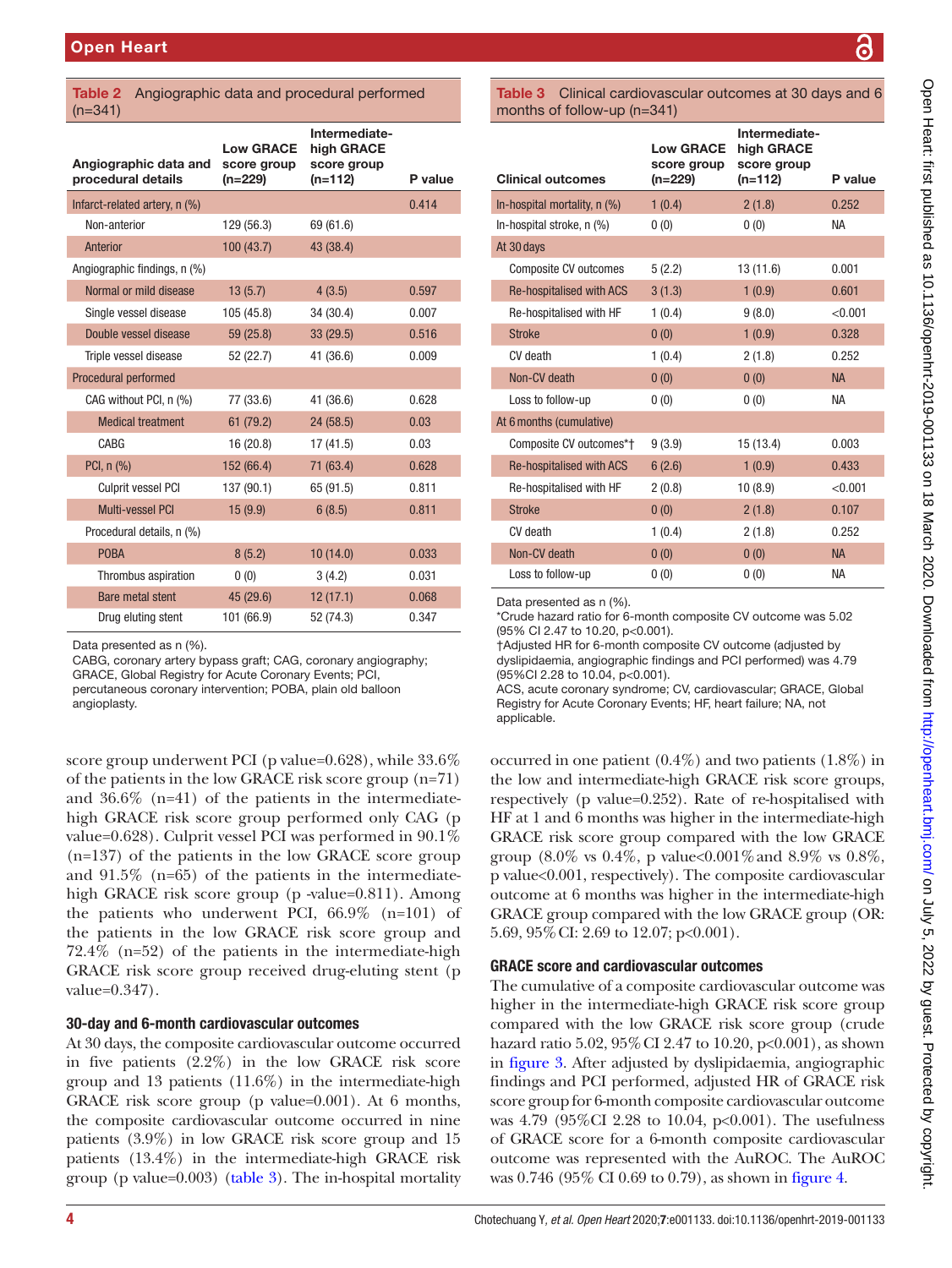

<span id="page-4-0"></span>**Figure 3** Kaplan-Meier curve for 6-month cumulative composite cardiovascular outcomes according to GRACE groups.

#### **DISCUSSION**

Several randomised trials and meta-analysis have shown that early routine post-thrombolytic angiography and PCI reduced the rates of re-infarction and recurrent ischaemia compared with ischemia-guided strategy.<sup>89</sup> Although early coronary intervention (3–24hours) after fibrinolytic treatment is recommended by several practice guidelines, $1-5$ timely CAG or PCI is not widely available in countries with limited PCI-capable hospitals, especially in the Northern Thailand. Many studies such as SIAM-III (Southwest German Interventional Study in Acute Myocardial infarction study group), $^{10}$  TRANSFER-AMI (the Trial of Routine ANgioplasty and Stenting after Fibrinolysis to Enhance Reperfusion in Acute Myocardial Infarction), $\frac{11}{11}$  $\frac{11}{11}$  $\frac{11}{11}$  NORD-ISTEMI (the NORwegian study on DIstrict treatment of ST elevation myocardial infarction), $12$  and CARESS-AMI (the combined Abciximab REteplase Stent Study in Acute Myocardial Infarction)<sup>13</sup> revealed the worse cardiovascular outcomes in STEMI patients who underwent the delayed coronary intervention after thrombolytic therapy.

The GRACE risk score has shown to be a good risk stratification score in population with STEMI and NSTE-ACS (non ST-segment elevation acute coronary syndromes or acute coronary syndromes without ST-segment elevation).<sup>[14–18](#page-5-8)</sup> The validation and the usefulness of GRACE score in



<span id="page-4-1"></span>**Figure 4** The area under the receiver operating characteristics curve (AuROC) for the performance of GRACE score in predicting 6-month composite cardiovascular outcomes.

#### Interventional cardiology

stratified STEMI patients for an early invasive management was shown in several studies, AuROC was 0.81 (95%CI 0.80- 0.82).<sup>19 20</sup> Previous data in non-PCI capable hospital, risk stratification was necessary for the clinicians and cardiologists to guide judgement and selection of an early inva-sive strategy.<sup>[7](#page-5-2)</sup> However, it is unclear in limited PCI-capable hospitals.From this study, the GRACE risk score seemed to have a better performance (AUC=0.746, 95%CI 0.70-0.79) in predicting 6-month composite cardiovascular outcomes in a setting of limited PCI-capable center and underwent the delayed coronary intervention than non-PCI capable hospital (AUC=0.641, 95%CI 0.52-0[.7](#page-5-2)6).<sup>7</sup>A GRACE risk score explained a 74.6% probability in predicting 6-month composite cardiovascular outcome based on the receiver operating characteristic (ROC) analysis. Therefore, in the limited PCIcapable hospitals, the GRACE risk score may be helpful to classify the STEMI patients for the early vs delayed coronary intervention after fibrinolytic therapy.

The data from subgroup analysis of TRANSFER-AMI showed better outcomes of early coronary intervention only in patient with a low-intermediate GRACE risk score (<155), while the early invasive strategy was associated with worst outcome in high-risk patients  $(\geq 155)$ .<sup>21</sup> In our study, the stratified GRACE risk score group was different from the subgroup analysis of TRANSFER-AMI. From this study, GRACE risk score may help cardiologists in finding the best strategy to achieve and maintain myocardial reperfusion after administration of fibrinolytic therapy. $21$  Similar to our study, the delayed coronary intervention in limited PCI-capable facilities may be associated with the worst clinical outcomes at 30days and 6months when compared with the patients with low GRACE risk score (11.6% vs 2.2% at 30 days, p value=0.001%and 13.4% vs 3.9% at 6 months, p value=0.003). Therefore, the patients with the intermediatehigh GRACE risk score in PCI-capable hospital should perform an early coronary intervention after fibrinolytic therapy, especially on index admission and can be a guide for the limited PCI-capable hospital situation.

The in-hospital mortality and 6-month mortality of our study were lower than those of the previous registry (TRACS) because of differences in patient demographics data, the presentation and number of patients receiving PCI during admission index (in-hospital mortality 5.3% vs 0.9% and 6-month mortality  $12.1\%$  vs  $0.9\%$ ).

There are some limitations in our study. Our study was a retrospective cohort study. A large number of patients were excluded due to limitation of coronary intervention within 2 weeks after fibrinolytic therapy. The mortality was lower than that in the earlier study because of small number of patients with high GRACE risk included in our study.

#### **CONCLUSION**

Our study showed the light of the usefulness of the GRACE risk score to guide cardiologists in limited PCIcapable hospitals to an early coronary intervention in postfibrinolytic STEMI patients as similar as in non-PCI**-**capable hospitals. The intermediate**-**high GRACE risk score in